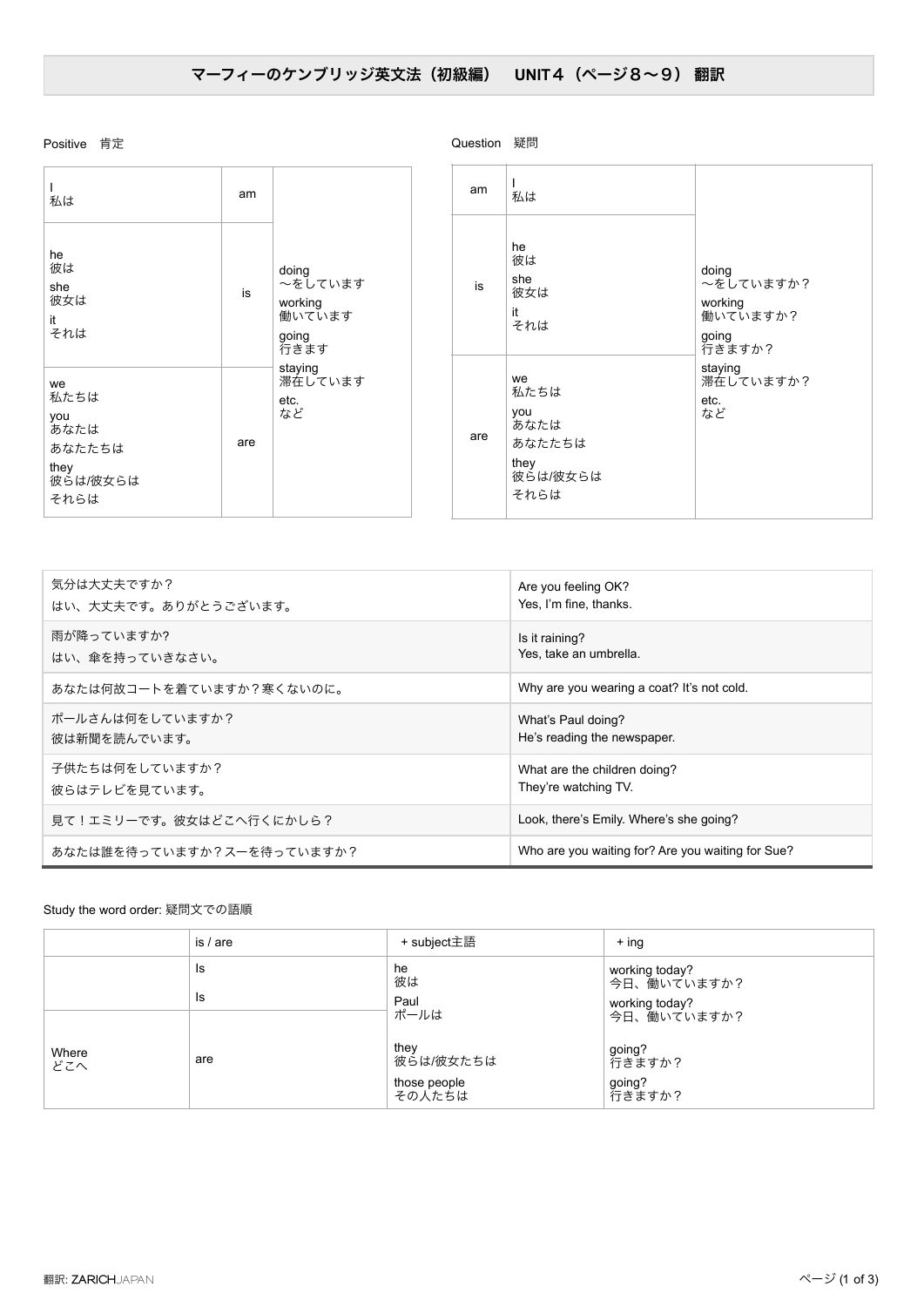## Short answers: ショートアンサー

|            | 私は<br>he<br>彼は<br>she<br>彼女は<br>it<br>それは                       | am.<br>しています<br>is.<br>しています |            | I'm<br>私は<br>he's<br>彼は<br>she's<br>彼女は                                                | not.<br>していません |           | he<br>彼は<br>she<br>彼女は<br>it<br>それは                             | isn't.<br>していません  |
|------------|-----------------------------------------------------------------|------------------------------|------------|----------------------------------------------------------------------------------------|----------------|-----------|-----------------------------------------------------------------|-------------------|
| Yes,<br>はい | we<br>私たちは<br>you<br>あなたは<br>あなたたちは<br>they<br>彼らは/彼女らは<br>それらは | are.<br>しています                | No,<br>いいえ | iťs<br>それは<br>we're<br>私たちは<br>you're<br>あなたは<br>あなたたちは<br>they're<br>彼らは/彼女らは<br>それらは |                | No<br>いいえ | we<br>私たちは<br>you<br>あなたは<br>あなたたちは<br>they<br>彼らは/彼女らは<br>それらは | aren't.<br>していません |

| 今出発しますか?                           | Are you leaving now?                      |
|------------------------------------|-------------------------------------------|
| はい、出発します。                          | Yes, I am.                                |
| ポールは今日働いていますか?                     | Is Paul working today?                    |
| はい、そうです。                           | Yes, he is.                               |
| 雨が降っていますか?                         | Is it raining?                            |
| いいえ、降っていません。                       | No, it isn't.                             |
| あなたの友人たちは、ホテルに滞在していますか?            | Are your friends staying at a hotel?      |
| いいえ、ホテルに滞在していません。彼らは私のところに滞在しています。 | No, they aren't. they're staying with me. |
| <b>EXERCISES (演習):</b>             |                                           |
| あなたはそれ(TV)を見ていますか?                 | Are you watching it?                      |
| いいえ、TVを消してもいいですよ。                  | No, you can turn it off.                  |
| あなたは今出発しますか?                       | Are you leaving now?                      |
| はい、それではまた明日。                       | Yes, see you tomorrow.                    |
| 雨が降っていますか?                         | Is it raining?                            |
| いいえ、今は降っていません。                     | No, not right now.                        |
| あなたは映画を楽しんでいますか?                   | Are you enjoying the movie?               |
| はい、とてもおもしろいです。                     | Yes, It's very funny.                     |
| あの時計は動いていますか?                      | Is that clock working?                    |
| いいえ、壊れています。                        | No, it's broken.                          |
| あなたはバスを待っていますか?                    | Are you waiting for a bus?                |
| いいえ、タクシーを待っています。                   | No, I am waiting for a taxi.              |
| あなたは、何を読んでいますか?                    | What are you reading?                     |
| 彼女は、どこへ行きますか?                      | Where is she going?                       |
| あなたは、何を食べていますか?                    | What are you eating?                      |
| あなたは、なぜ泣いていますか?                    | Why are you crying?                       |
| 彼らは何を見上げていますか?                     | What are they looking at?                 |
| なぜ彼は笑っていますか?                       | Why is he laughing?                       |

今日ポールは働いていますか? いっちゃん いっちゃん いっちゃん いっちゃん Is Paul working today?